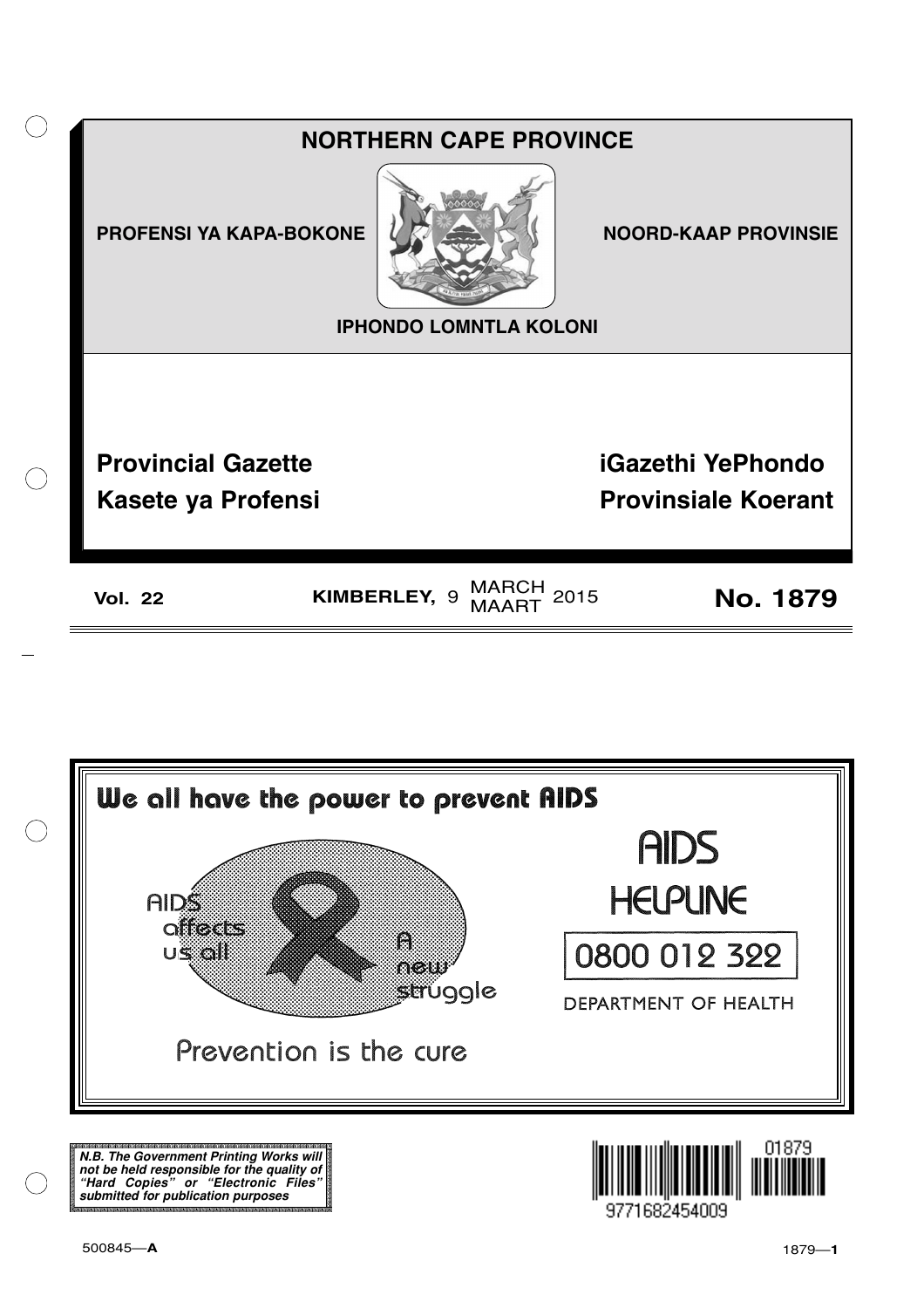#### **IMPORTANT NOTICE**

**The Government Printing Works will not be held responsible for faxed documents not received due to errors on the fax machine or faxes received which are unclear or incomplete. Please be advised that an "OK" slip, received from a fax machine, will not be accepted as proof that documents were received by the GPW for printing. If documents are faxed to the GPW it will be the sender's responsibility to phone and confirm that the documents were received in good order.**

**Furthermore the Government Printing Works will also not be held responsible for cancellations and amendments which have not been done on original documents received from clients.**

| <b>CONTENTS • INHOUD</b> |             |                                                                                                                                                                                                                                                                                                                                                                            |
|--------------------------|-------------|----------------------------------------------------------------------------------------------------------------------------------------------------------------------------------------------------------------------------------------------------------------------------------------------------------------------------------------------------------------------------|
|                          | Page<br>No. | Gazette<br>No.                                                                                                                                                                                                                                                                                                                                                             |
| <b>GENERAL NOTICE</b>    |             |                                                                                                                                                                                                                                                                                                                                                                            |
|                          |             | 1879                                                                                                                                                                                                                                                                                                                                                                       |
| <b>MUNICIPAL NOTICES</b> |             |                                                                                                                                                                                                                                                                                                                                                                            |
|                          |             | 1879                                                                                                                                                                                                                                                                                                                                                                       |
|                          |             | 1879                                                                                                                                                                                                                                                                                                                                                                       |
|                          |             | 1879                                                                                                                                                                                                                                                                                                                                                                       |
|                          |             | 1879                                                                                                                                                                                                                                                                                                                                                                       |
|                          |             | Plaaslike Owerhede: Wet op Munisipale Eiendomsbelasting (6/2004): Publieke Kennisgewing dat die Aanvullende<br>3<br>4<br>4<br>Municipal Ordinance (20/1974): Sol Plaatje Municipality: Closing of 3 Portion lanes adjoining West Circular Road,<br>5.<br>Munisipale Ordonnansie (20/1974): Sol Plaatje Munisipaliteit: Sluiting van 3 gedeeltes lane grensend aan Wes<br>5 |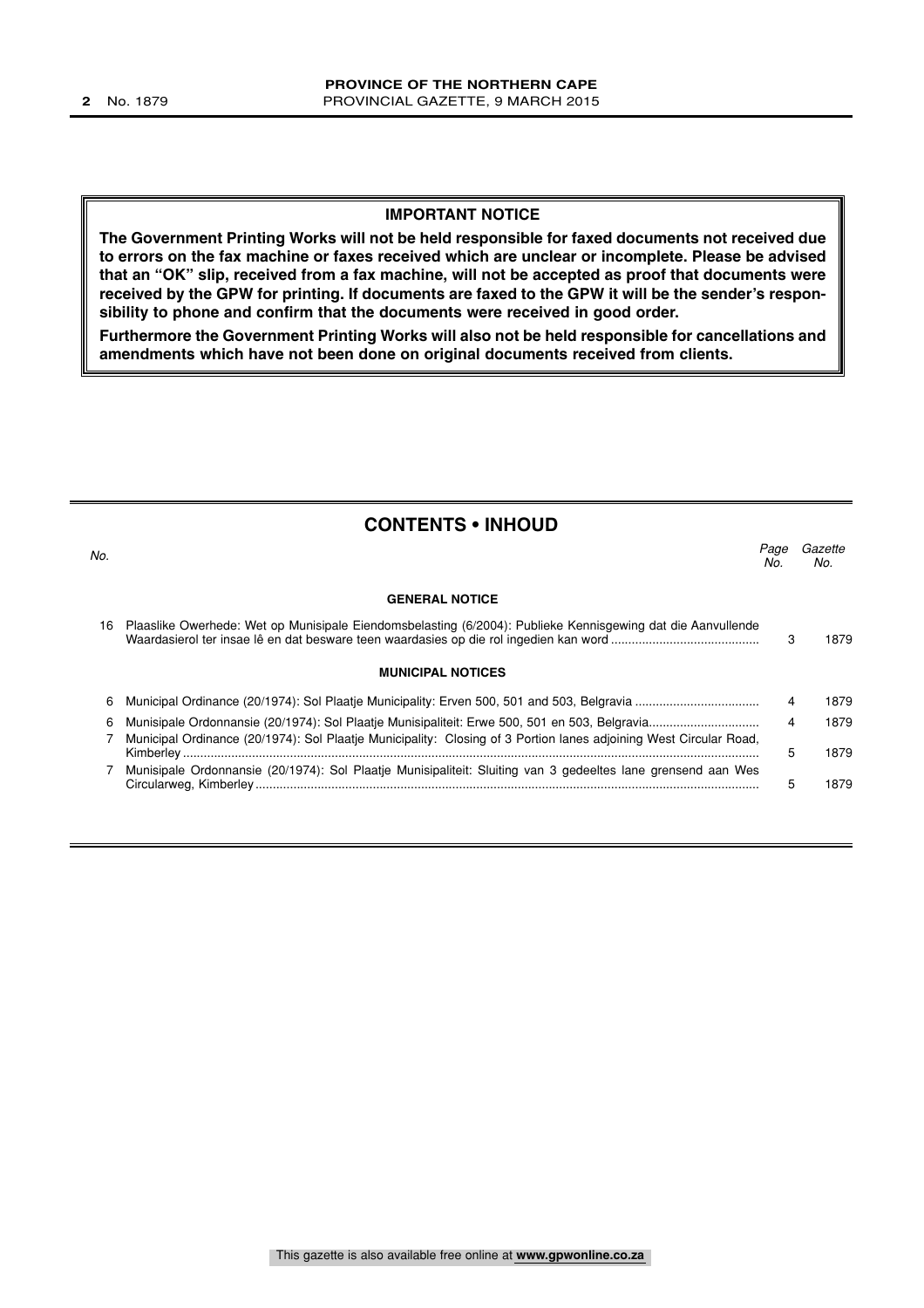# **GENERAL NOTICE**

# **NOTICE 16 OF 2015**

Alg/2015

#### NAMA KHOI MUNISIPALITEIT

# PUBLIEKE KENNISGEWING DAT DIE AANVULLENDE WAARDASIEROL TER INSAE Le EN DAT BESWARE TEEN WAARDASIES OP DIE ROL INGEDIEN KAN WORD

Kennis geskied hiermee in terme van Artikel 49(1)(a)(i) saamgelees met Artikel 78(2) van die Plaaslike Owerhede: Wet op Munisipale Eiendomsbelasting,2004(Wet No. 6 van 2004), hierna verwys as die "Wet", dat die Aanvullende Waardasierol vir die finansiele jare 01 Julie 2014 tot 30 Junie 2015 ter insae le vanaf 02 Maart 2015 tot 15 April 2015. Die waardasierol is beskikbaar op die webtuiste van die Munisipaliteit: www.namakhoi.qov.za. Die rol is beskikbaar vir besigtiging deur die publiek by Munisipale Kantore: Springbok, Concordia, Okiep, Nababeep, Steinkopf, Bergsig, Matjieskloof, Bulletrap, Buffelsrivier, Komaggas, Fonteintjie en Carolusberg.

`n Uitnodiging word ook hiermee in terme van Artikel 49 (1)(a)(ii) van die Wet gerig aan alle eienaars van eiendomme of enige ander persoon om 'n beswaar in te dien na die Munisipale Bestuurder in verband met enige inskrywing in of enige weglating uit die Aanvullende Waardasierol binne die bovermelde periode.

Aandag word pertinent gevestig in terme van Artikel 50(2) van die Wet dat 'n beswaar alleenlik ingedien mag word teen 'n spesifieke individuele eiendom en nie teen die Waardasierol as sulks nie.

Die vorm vir indiening van 'n beswaar is verkrygbaar by Nama Khoi Munisipale Kantore te Namakwastraat 4, Springbok of by vermelde kantore hierbo. Voltooide vorms moet gepos word na of afgelewer word by die volgende adres:

Posadres Die Munisipale Bestuurder Posbus 17 Springbok 8240

Fisiese Adres Die Munisipale Bestuurder Namakwastraat 4 Springbok 8240

B WILLIAMS WAARNEMENDE MUNISIPALE BESTUURDER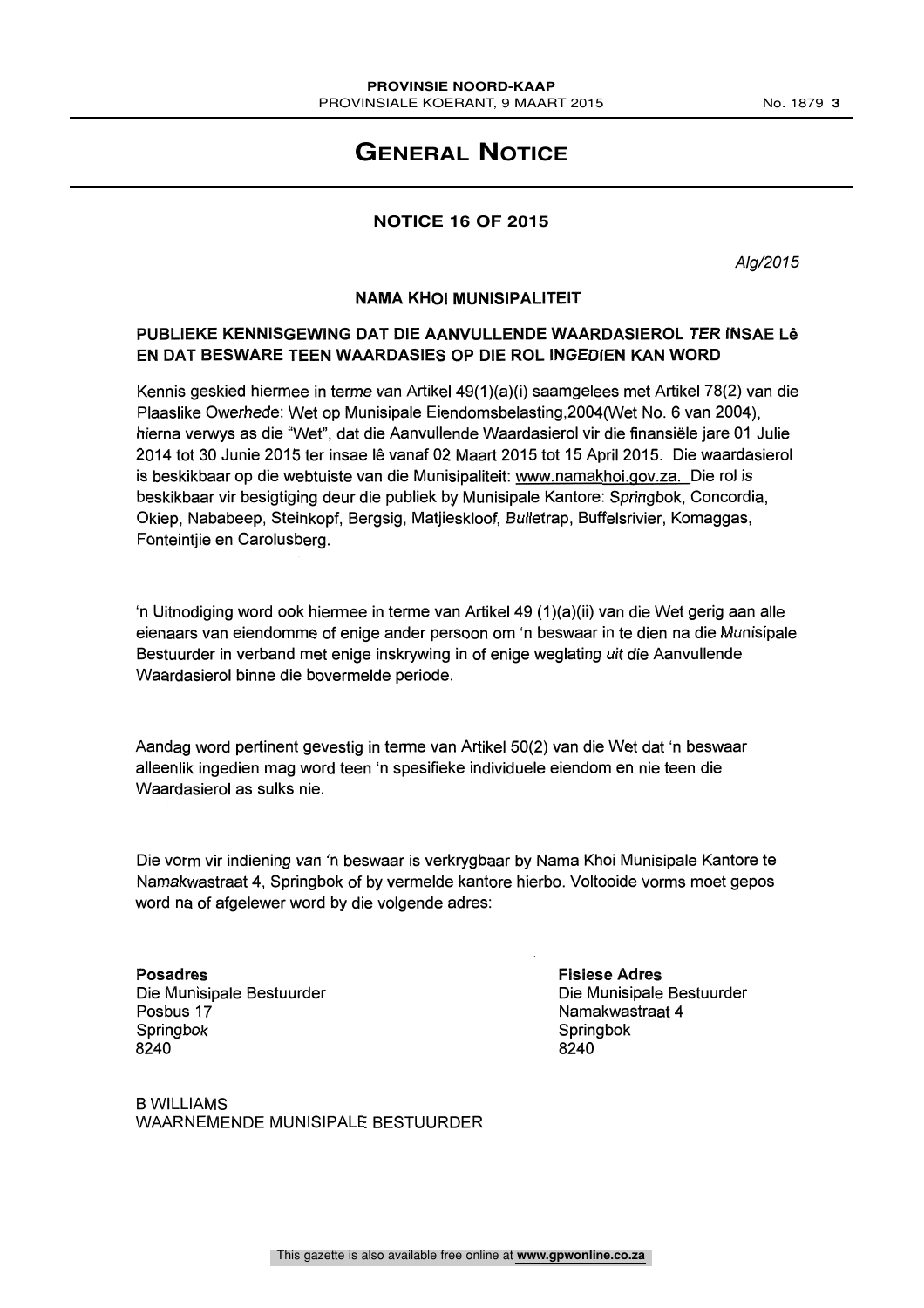# **MUNICIPAL NOTICES**

#### **NOTICE 6 OF 2015**

# SOL PLAATJE MUNICIPALITY

# CLOSING OF A PORTION UNNAMED LANE ADJACENT TO ERVEN 500, 501 AND 503, BELGRAVIA, KIMBERLEY

Notice is hereby given in terms of Section 137 (1) of the Municipal Ordinance, 1974 (Ordinance 20 of 1974), that the Sol Plaatje Municipality has permanently closed a portion unnamed lane adjacent to erven 500, 501 and 503, Belgravia, Kimberley.

S/362/70/120 (p) 153 15/3/1 (Thormahlen) 00464/074537

# G H AKHARWARAY MUNICIPAL MANAGER

Civic Offices **KIMBERLEY** 

9 March 2015

## t**KENNISGEWING 6 VAN 2015**

Mun /2015

#### SOL PLAATJE MUNISIPALITEIT

# SLUITING VAN 'N GEDEELTE NAAMLOSE LAAN GRENSEND AAN ERWE 500, 501 EN 503, BELGRAVIA, KIMBERLEY

Kennis geskied hiermee ingevolge Artikel 137(1) van die Munisipale Ordonnansie, 1974 (Ordonnansie 20 van 1974) dat die Sol Plaatje Munisipaliteit 'n gedeelte naamlose Iaan grensend aan erwe 500, 501 en 503, Belgravia, Kimberley permanent gesluit het.

S/362/70/120 (p) 153 15/3/1 (Thormahlen) 00464/074537

> G H AKHARWARAY **MUNISIPALE**

#### BESTUURDER

**Stadskantore KIMBERLEY** 

9 Maart 2015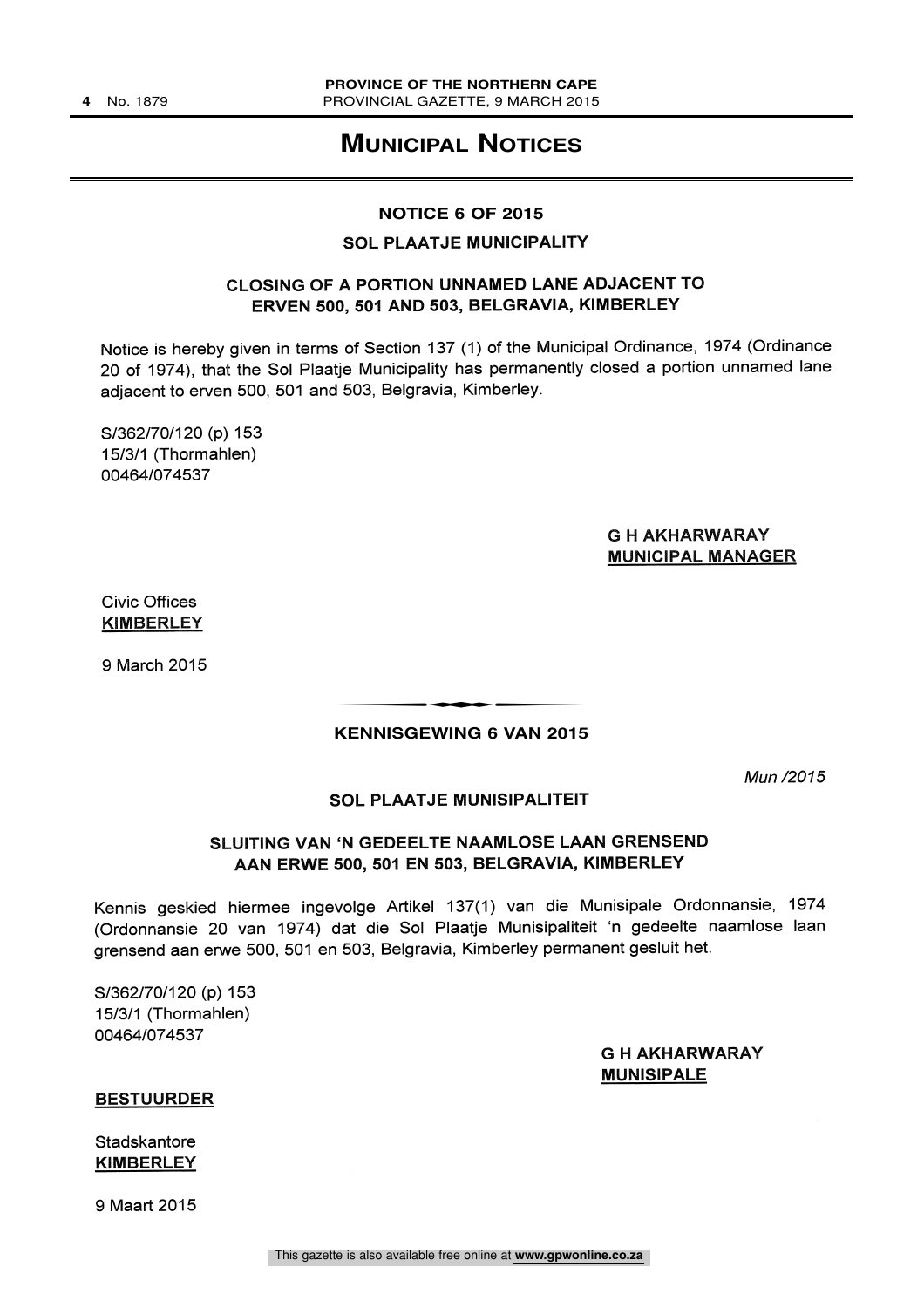# **NOTICE 7 OF 2015**

## SOL PLAATJE MUNICIPALITY

# CLOSING OF 3 PORTIONS LANES ADJOINING WEST CIRCULAR ROAD, KIMBERLEY

Notice is hereby given in terms of Section 137 (1) of the Municipal Ordinance, 1974 (Ordinance 20 of 1974), that the Sol Plaatje Municipality has permanently closed portions lanes adjoining West Circular Road, Kimberley.

S/362/25/25 (p) 300 15/3/1 (De Beers Consolidated Mines)

# G H AKHARWARAY MUNICIPAL MANAGER

Civic Offices **KIMBERLEY** 

9 March 2015

# t**KENNISGEWING 7 VAN 2015**

Mun /2015

# SOL PLAATJE MUNISIPALITEIT

# SLUITING VAN 3 GEDEELTES LANE GRENSEND AAN WES CIRCULARWEG, KIMBERLEY

Kennis geskied hiermee ingevolge Artikel 137(1) van die Munisipale Ordonnansie, 1974 (Ordonnansie 20 van 1974) dat die Sol Plaatje Munisipaliteit gedeeltes lane grensend aan Wes Circularweg, Kimberley permanent gesluit het.

S/362/25/25 (p) 300 15/3/1 (De Beers Consolidated Mines)

# G H AKHARWARAY MUNISIPALE BESTUURDER

Stadskantore KIMBERLEY

9 Maart 2015